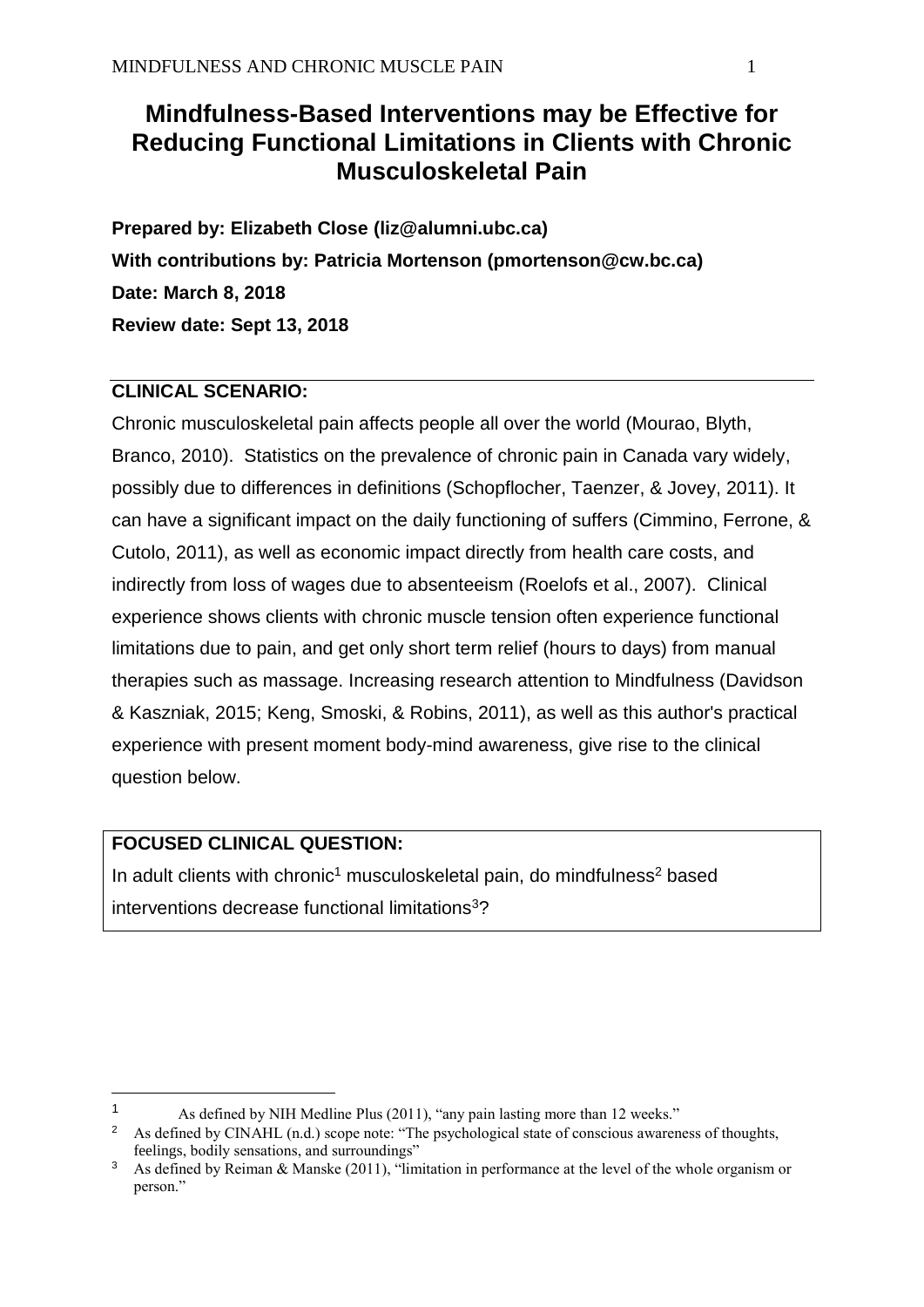# **SUMMARY of Search, 'Best' Evidence' Appraised, and Key Findings:**

Search of CINAHL, MEDLINE and PsycINFO resulted in 8 original studies, and 4 related studies. The 5 most recent randomized controlled trials showed promising results, though specific mindfulness-based interventions varied. Cherkin et al (2016) and Metikaridis et al (2017) showed statistically significant improvements in functional disability for chronic low back pain (CLBP) and neck pain respectively. Morone et al (2016) found an improvement in short term function for CLBP suffers, but results were not maintained long term. Van der Maas et al (2016) and Seferiadis et al (2016) found improvements in body awareness were related to less disability in patients with various chronic pain conditions and neck pain respectively.

## **CLINICAL BOTTOM LINE:**

While evidence indicates mindfulness based interventions may reduce functional limitations in adults with chronic musculoskeletal pain, more high quality research is needed. Replication studies with a clearly defined approach to mindfulness, such as Mindfulness-Based Stress Reduction (MBSR), are indicated. Future research could explore what specific aspects of 'mindfulness' are beneficial, as well as reasons for high attrition rates in intervention groups (Cherkin et al., 2016).

## **Limitation of this CAT:**

This critically appraised topic was prepared for a graduate course assignment and was reviewed by an instructor (PM).

# **SEARCH STRATEGY:**

## **Terms used to guide Search Strategy:**

- **Patient/Client Group: adults with chronic musculoskeletal pain**
- **•** Intervention: mindfulness based interventions
- Comparison: (compared to manual therapy alone)
- **O**utcome: decrease functional limitation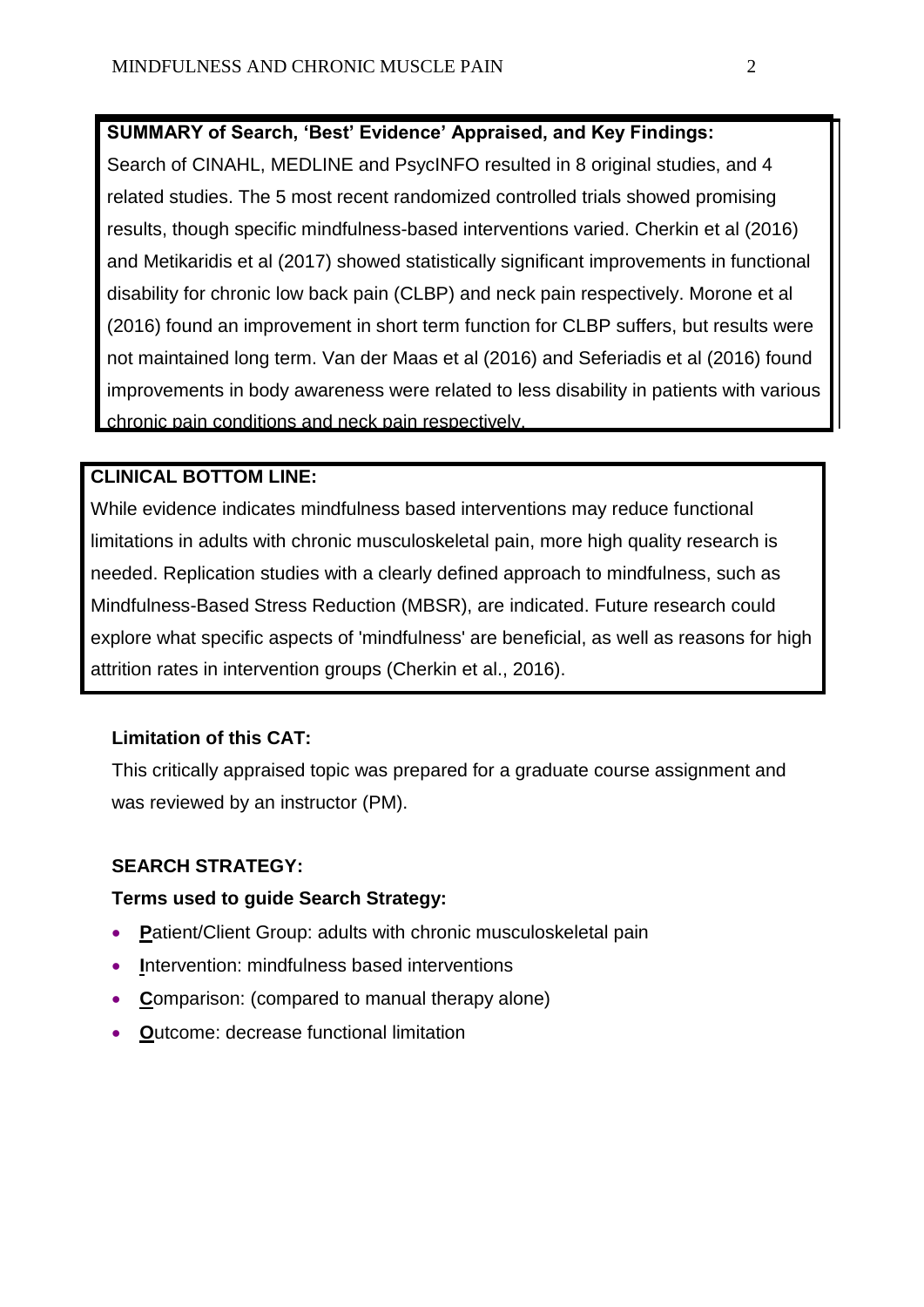| <b>Databases and Sites</b><br><b>Searched</b> | <b>Search Terms</b>                                                                                                                                                                                                                                                                                                                                                                                                                                                                                                                                                                                                                                                                     | <b>Limits Used</b>                                 |
|-----------------------------------------------|-----------------------------------------------------------------------------------------------------------------------------------------------------------------------------------------------------------------------------------------------------------------------------------------------------------------------------------------------------------------------------------------------------------------------------------------------------------------------------------------------------------------------------------------------------------------------------------------------------------------------------------------------------------------------------------------|----------------------------------------------------|
| <b>CINAHL Complete</b>                        | Both subject heading and<br>keyword terms used when                                                                                                                                                                                                                                                                                                                                                                                                                                                                                                                                                                                                                                     | English, and adults age 19<br>to $65+$             |
|                                               |                                                                                                                                                                                                                                                                                                                                                                                                                                                                                                                                                                                                                                                                                         |                                                    |
| <b>MEDLINE</b><br><b>PsycINFO</b>             | possible.<br><b>Population terms:</b><br><b>Back Pain</b><br>Low Back Pain<br><b>Chronic Pain</b><br><b>Neck Pain</b><br><b>Shoulder Pain</b><br>myalgia<br>musculoskeletal pain*<br>Intervention terms:<br><b>Mindfulness</b><br>$\bullet$<br><b>Guided Imagery</b><br><b>Mental Healing</b><br>$\bullet$<br><b>MBSR</b><br>$\bullet$<br>(body or present moment<br>or self) awareness<br>body scan<br>somatic experienc*<br>Outcome terms:<br><b>Functional Status</b><br>$\bullet$<br><b>Functional Assessment</b><br>$\bullet$<br>functional (limitation* or<br>performance test*)<br>roland-morris disability<br>question*<br>Population & intervention<br>combined with AND, then | Past 10 years<br><b>NOT cancer</b><br>NOT headach* |
|                                               | combined with AND outcome.                                                                                                                                                                                                                                                                                                                                                                                                                                                                                                                                                                                                                                                              |                                                    |

## **INCLUSION CRITERIA:**

- **1.** Intervention included some combination of breath, muscle and/or body awareness
- **2.** focused on nonspecific musculoskeletal pain
- **3.** outcome included functional limitations self reported and/or objective measures

# **EXCLUSION CRITERIA:**

- 1. did not address functional limitations
- 2. did not test a mindfulness-based intervention
- 3. intervention focused on subconscious processes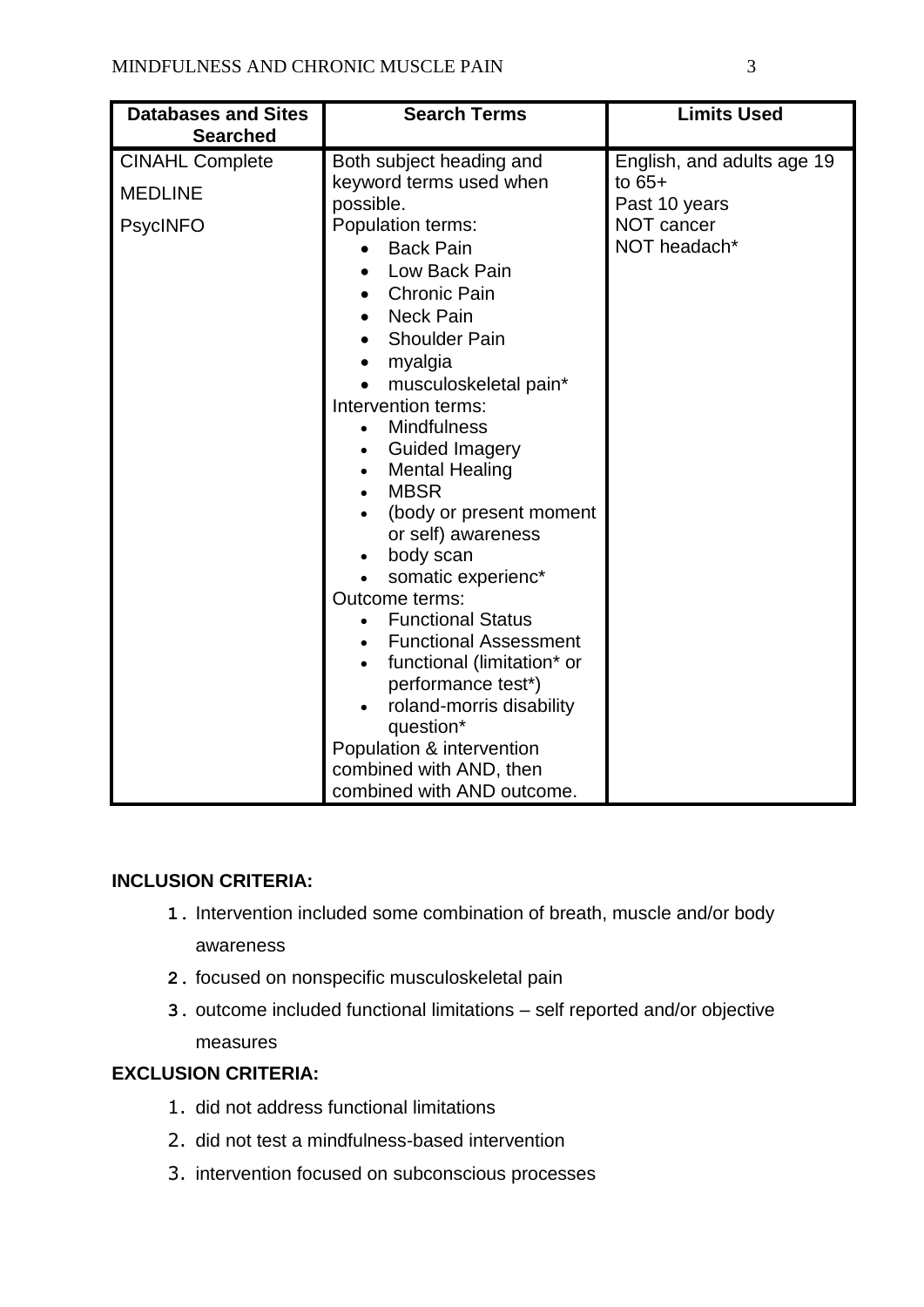- 4. headaches and cancer related pain
- 5. commentaries on relevant studies

**RESULTS OF SEARCH:** 8 original studies and 4 related studies were located and

categorised.

|  |  |  |  |  | Table 1: Summary of Study Designs of Articles Retrieved |
|--|--|--|--|--|---------------------------------------------------------|
|--|--|--|--|--|---------------------------------------------------------|

| <b>Study Design/</b><br><b>Methodology of Articles</b><br><b>Retrieved</b> | Level*  | <b>Number</b><br><b>Located</b> | <b>Author (Year)</b>                                                                                                                                                                 |  |  |
|----------------------------------------------------------------------------|---------|---------------------------------|--------------------------------------------------------------------------------------------------------------------------------------------------------------------------------------|--|--|
| Original studies                                                           |         |                                 |                                                                                                                                                                                      |  |  |
| <b>Randomized Clinical Trial</b><br>(RCT)                                  | Level 2 | 7                               | Cherkin et al. (2016)<br>Esmer et al. (2010)<br>Metikaridis et al. (2017)<br>Morone et al. (2016)<br>Seferiadis et al. (2016)<br>van der Maas et al. (2015)<br>Verkaik et al. (2014) |  |  |
| Longitudinal                                                               | Level 3 | 1                               | Rosenzweig et al. (2010)                                                                                                                                                             |  |  |
| <b>Related studies</b>                                                     |         |                                 |                                                                                                                                                                                      |  |  |
| Follow up or pilot study to<br>above mentioned RCT                         | Level 3 | 3                               | Cherkin et al. (2017)<br>Morone et al. (2009)<br>van der Maas et al. (2016)                                                                                                          |  |  |
| Protocol for above study                                                   | N/A     |                                 | Cherkin et al. (2014)                                                                                                                                                                |  |  |
| * The Oxford 2011 Levels of Evidence (Howick et al., 2011)                 |         |                                 |                                                                                                                                                                                      |  |  |

## **BEST EVIDENCE:**

The following study was identified as the best evidence and selected for critical appraisal:

Cherkin, D. C., Sherman, K. J., Balderson, B. H., Cook, A. J., Anderson, M. L., Hawkes, R. J., Hansen, K. E., & Turner, J. A. (2016). Effect of Mindfulness-Based Stress Reduction vs Cognitive Behavioral Therapy or usual care on back pain and functional limitations in adults with chronic low back pain: A randomized clinical trial. *Journal of the American Medical Association, 315*(12), 1240-1249.

Reasons for selecting this study were:

- RCT study design appropriate to determine question of effectiveness
- highest level of evidence available
- most recent study directly related to PICO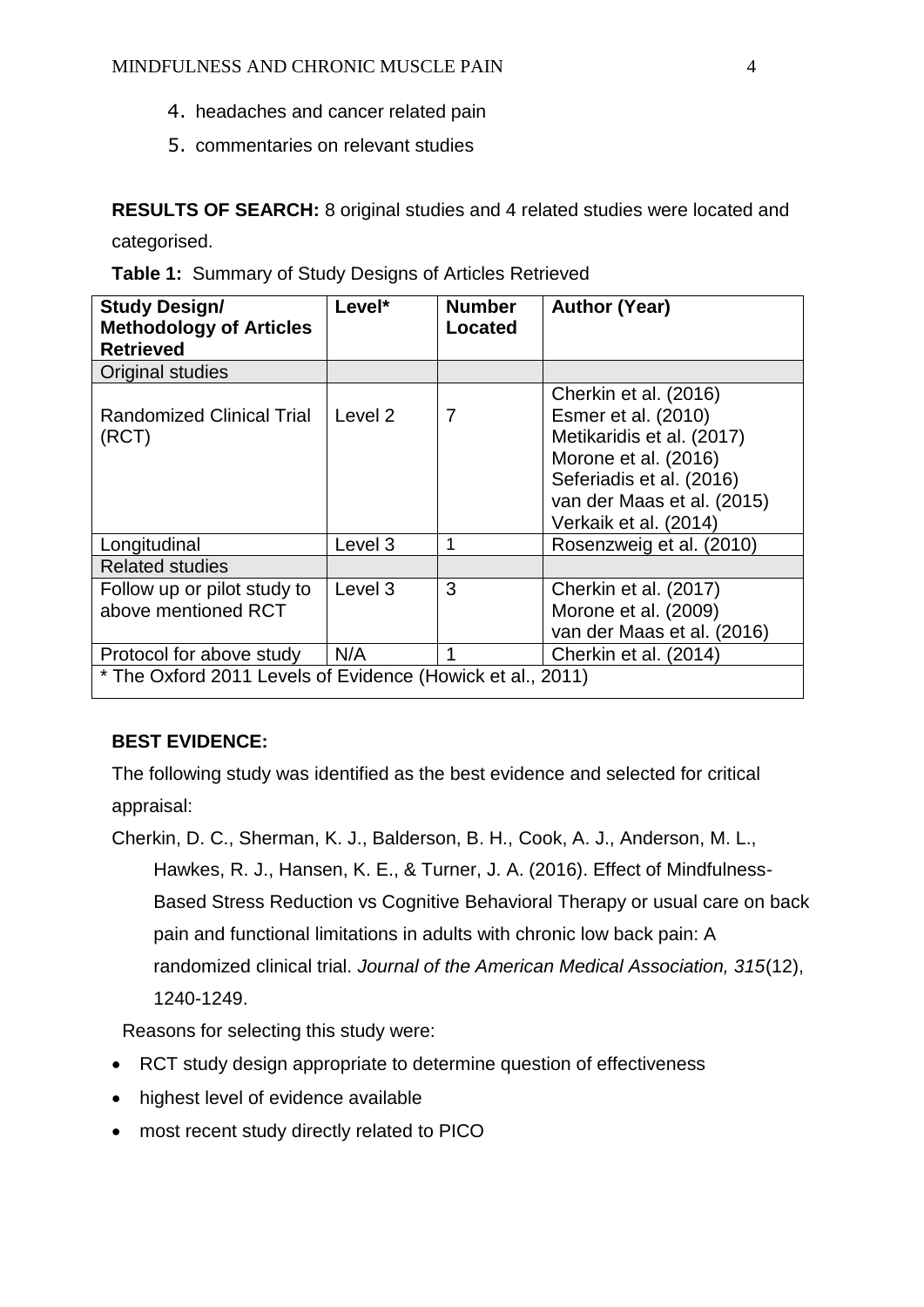- 1. 'usual care' control may include massage or other manual therapies (Cherkin, 2012)
- 2. MBSR has a well-defined intervention protocol (Cherkin, 2012) making applicability and future replication more feasible than less known mindfulness-based interventions
- reputability of Journal

# **SUMMARY OF BEST EVIDENCE**

**Table 2:** Description and appraisal of Effect of Mindfulness-Based Stress Reduction vs Cognitive Behavioral Therapy or Usual Care on Back Pain and Functional Limitations in Adults with Chronic Low Back Pain: A Randomized Clinical Trial by Cherkin, Sherman, Balderson, Cook, Anderson, Hawkes, Hansen, & Turner, 2016.

## **Aim/Objective of the Study:**

To assess the effectiveness of mindfulness-based stress reduction (MBSR) vs cognitive behavioral therapy (CBT) or usual care in patients with chronic low back pain.

## **Study Design**:

The Cherkin et al (2016) study was a single blind, randomized clinical trial, using a stratified randomization sequence that was concealed until randomization. Participants were randomized into one of two intervention groups (MBSR or CBT) or a control (usual care) group. Participants in intervention groups attended weekly 2 hour classes for 8 weeks, plus daily home practice and follow-up interviews. Primary outcomes were measured at baseline, 4, 8, 26 (primary end point) and 52 (follow-up) weeks. Participants were compensated for each interview completed.

## **Setting**:

Both intervention groups attended classes at Group Health facilities in large, quiet classrooms, located in Western Washington, and accessible to people with physical limitations.

## **Participants**:

A purposive sample of 342 participants were recruited through Group Health Cooperative between September 2012 and April 2014. Medical records were searched to identify potential subjects who met the following eligibility criteria: - low back pain (LBP) without specific diagnosis, for at least 3 months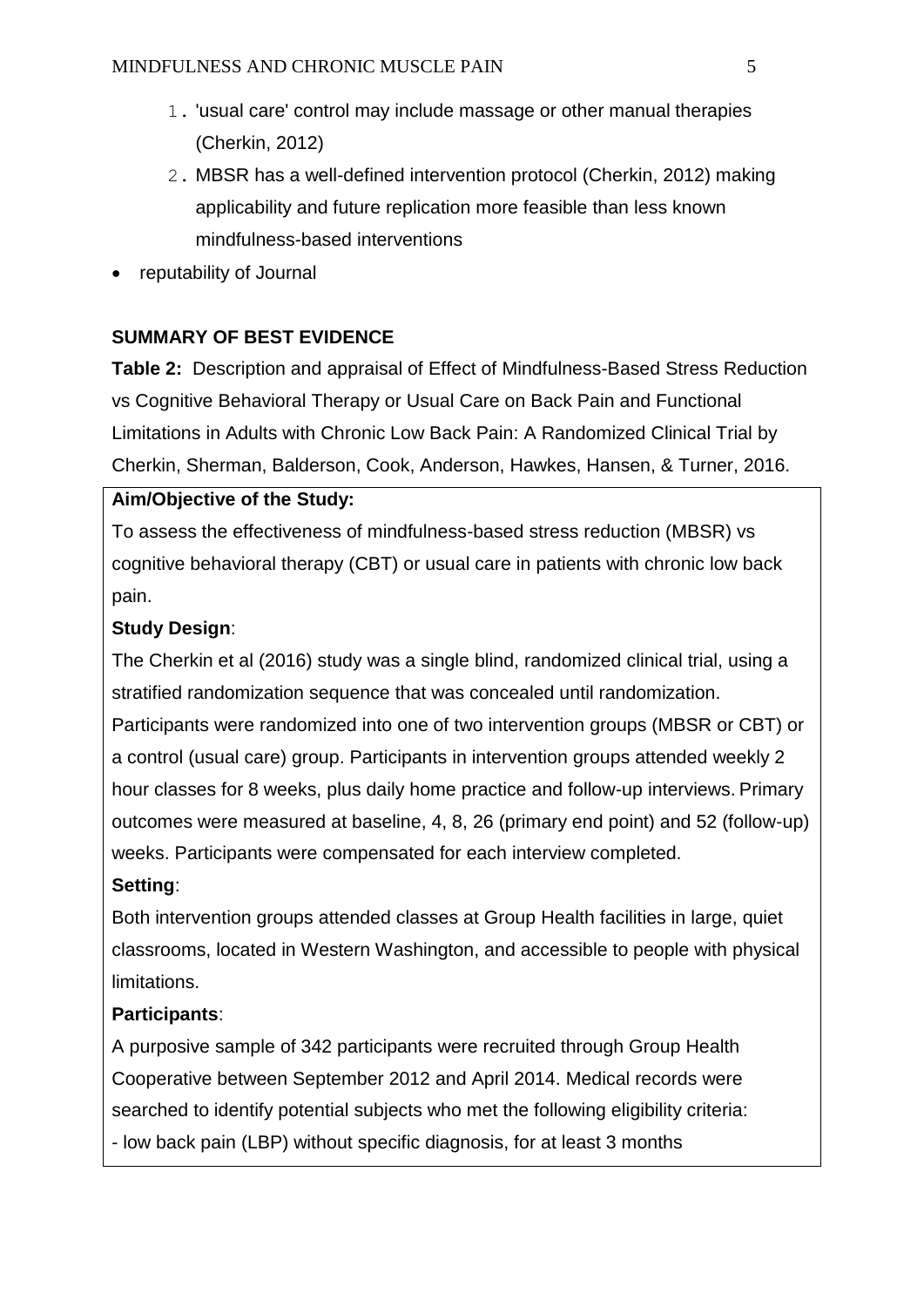- self reported measures ( $0 =$  least to  $10 =$  most) of "pain interference with activities" (p.1241) at least 3/10 and "pain bothersomeness" (p.1241) at least 4/10.

Exclusion criteria included:

- pain attributed to specific cause

- "compensation or litigation issues" (p.1241)

- language barrier or unable to attend classes

- already had a mind-body practice to help with LBP

- did not meet eligibility criteria (above)

Participants were aged 20–70 years, with mean age 49.3 years, mean duration of pain 7.3 years, and 65.7% women. Groups were similar at baseline on key demographic characteristics, with the exception of more women in usual care, and less educated in the MBSR group. Block stratified randomization ensured similarity between groups for primary outcome measure of functional limitation.

Overall follow up response rate was 84.8% at 52 weeks, but there was a 20% loss to follow up in the intervention groups, with only 50.9% of MBSR participants completing at least 6 sessions. A table outlined number of drop-outs and reasons, when known.

Sample size was justified to provide 90% power to detect 25% difference between MBSR and usual care.

# **Intervention Investigated:**

The study protocol was described in sufficient detail to be reproduced and is published separately (Cherkin, 2012). Participants were assigned to intervention groups MBSR (n=116) or CBT (n=113) or a usual care control group (n=113). MBSR and CBT were provided at a Group Health facility with median group size of 12.5 participants. Interventions consists of 8 weekly sessions, each 2 hours long. Both groups were given workbooks, audio CDs, instructions for home practice, and were requested to keep a journal of their experience with the intervention. The MBSR training included mindfulness meditation, body scan and yoga. It was

provided by 8 instructors, all with a minimum 5 years of experience in MBSR.

The CBT training aimed to change pain-related thoughts and behaviours. Usual care was whatever patient usually received; all participants received usual care throughout study.

Sessions were audio recorded. Research assistants and the study investigator regularly checked that protocols were being followed.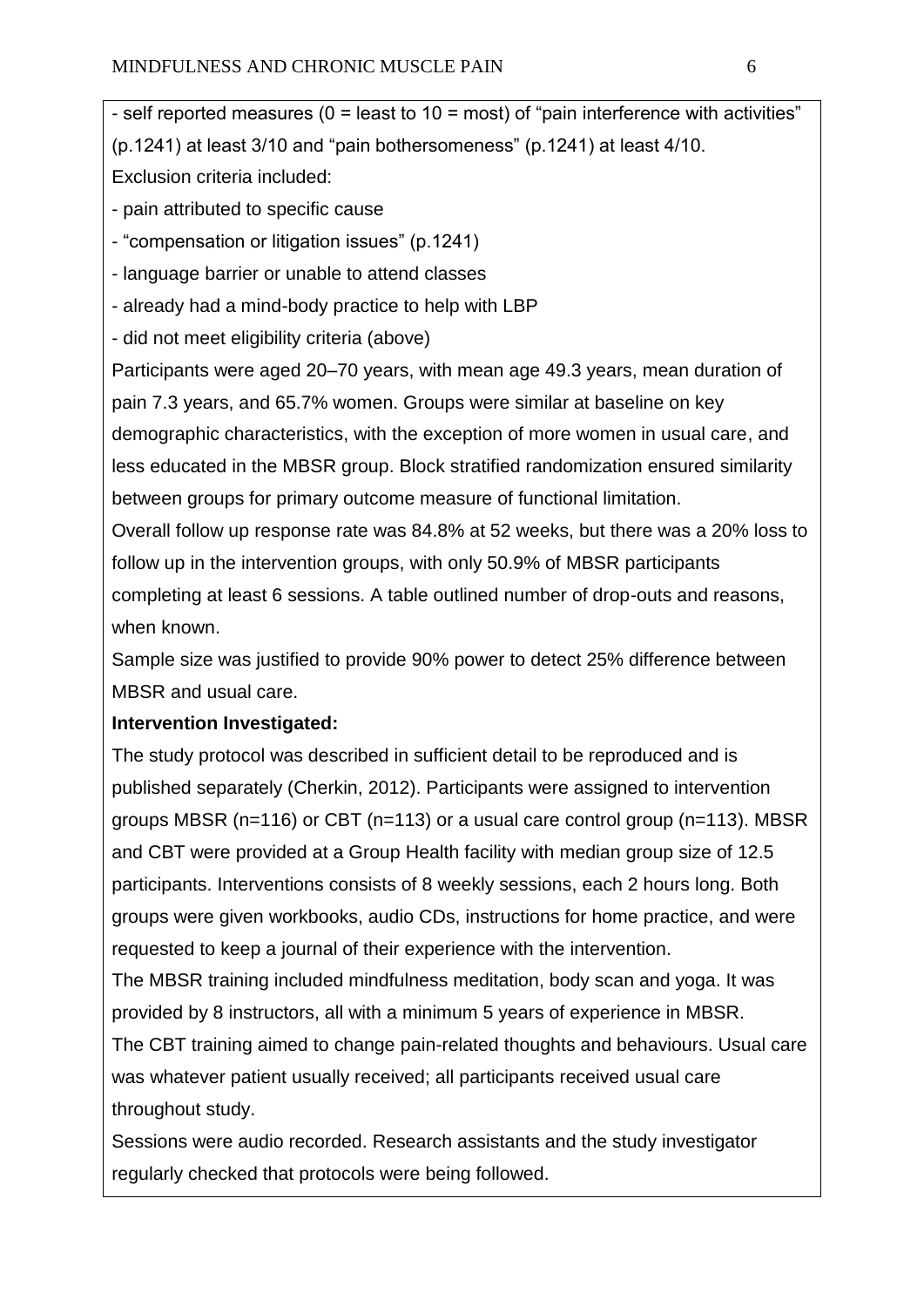#### **Outcome Measures**:

The primary outcome measure for functional limitation was a modified Roland Disability Questionnaire (RDQ) range 0-23, with higher scores indicating greater functional limitation due to back pain. Modifications included using 23 instead of 24 items, and inquiring about the past week instead of past 1 day. RDQ has been shown to be a valid measure with good internal reliability (Turner, Fulton-Kehoe, Franklin, Wickizer, & Wu, 2003). Use of the Graded Chronic Pain Scale (GCPS, 0 to 10) as a secondary outcomes measure may add to the study's evidence of reduced functional limitation. According to Cherkin (2012), the GCPS is validated with good psychometric properties, and may help determine the extent to which pain interferes with activities of daily living.

Outcome measures were assessed through blinded interviewers, using a computerassisted telephone interview program "to minimize errors and missing data" (Cherkin, 2012, p.20). The program contained range and logic checks for consistency.

#### **Main Findings:**

Regression model analysis was used to assess differences of the primary outcome (RDQ) between the three groups and from all four time-points post baseline. A separate model was used for the secondary outcomes. The models incorporated time-point, randomization group and interactions between the variables to estimate intervention effects at each time point. Model fit was analysed using generalized estimating equations to account for correlation within individuals. Separate estimators were used for binary and continuous data measures. Statistical significant of intervention effects were analysed at each time-point separately. The Fisher protected least-significance difference approach was used to project against multiple comparisons (to reduce type 1 error).

The Primary analysis was based on a clinically meaningful improvement, defined as 30% or more improvement on RDQ from baseline to the main end point of 26 weeks. P=<0.05 was used to determine statistical significance of intervention effects at 4, 8, 26 and 52 weeks. Researchers predetermined they would only deem MBSR effective if the 26 week time point was significant. The MBSR group improved 60.5% compared to usual care at 44.1%. This finding is based on an intention-to-treat analysis (overall p=.04, relative risk [RR] for MBSR vs usual care, 1.37 [95% Cl, 1.06-1.77]. This was considered a moderate sized effect, and held true at 52 weeks.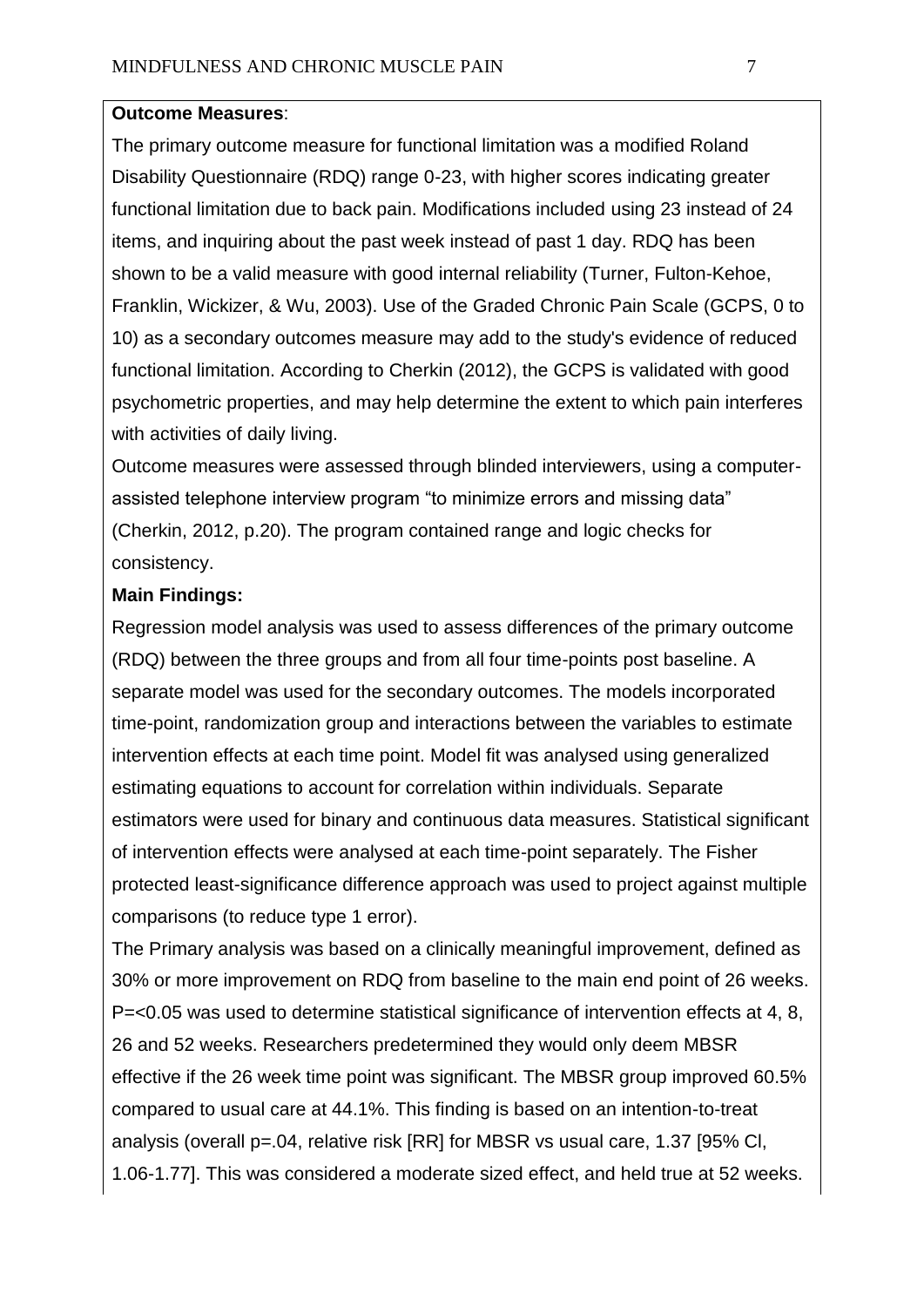The secondary analysis was between groups (adjusted mean differences) and showed no statistically significant difference between the MBSR and CBT groups.

## **Original Authors' Conclusions:**

Authors concluded that MBSR may be an effective treatment (though *not* more effective than CBT) for adults who suffer from chronic low back pain.

**Critical Appraisal (McMaster format)**( Law, Stewart, Pollock, Letts, Bosch, & Westmorland (1998). Critical Review Form – Quantitative Studies) **Validity**:

PEDro score of 6, with 3 points lost due to lack of blinding of subjects, therapists and assessors (considered self-reported measures, despite blinded interviewers collecting data). 1 point lost for less than 85% data for key outcome measure (only 59 of 116 MBSR group completed 6 to 8 sessions).

The study purpose was clear, and authors reviewed relevant background literature, justifying the need for this study.

The block stratified randomised clinical trial was appropriate to address the effectiveness question and helped reduce selection bias. 10 cohorts of participants were recruited, helping reduce the effects of time over the 2 year study period. Ethical considerations were well outlined in the MAP protocol (Cherkin, 2012) and included a Data Safety Monitoring Body to ensure the safety of participants. Informed consent was obtained verbally at initial phone call & written on 1<sup>st</sup> night of intervention. Outcome measures used have been shown to be valid and reliable (Cherkin et al, 2016).

Stratified randomization was conducting to ensure similarity of the groups at baseline, and demographic and symptom data was presented. While the authors stated similarity on all but two factors (more women in one group and fewer college graduates in another), they did not present any statistical analyses to validate this comment.

The sample size was well justified to provide 90% power to detect clinically meaningful (2.95 point difference on RDQ) differences between intervention groups and usual care control. Estimates were appropriately informed from analyses of previous study trial data. Group allocation was done by computer-generated sequence of random numbers which could not be changed after randomization.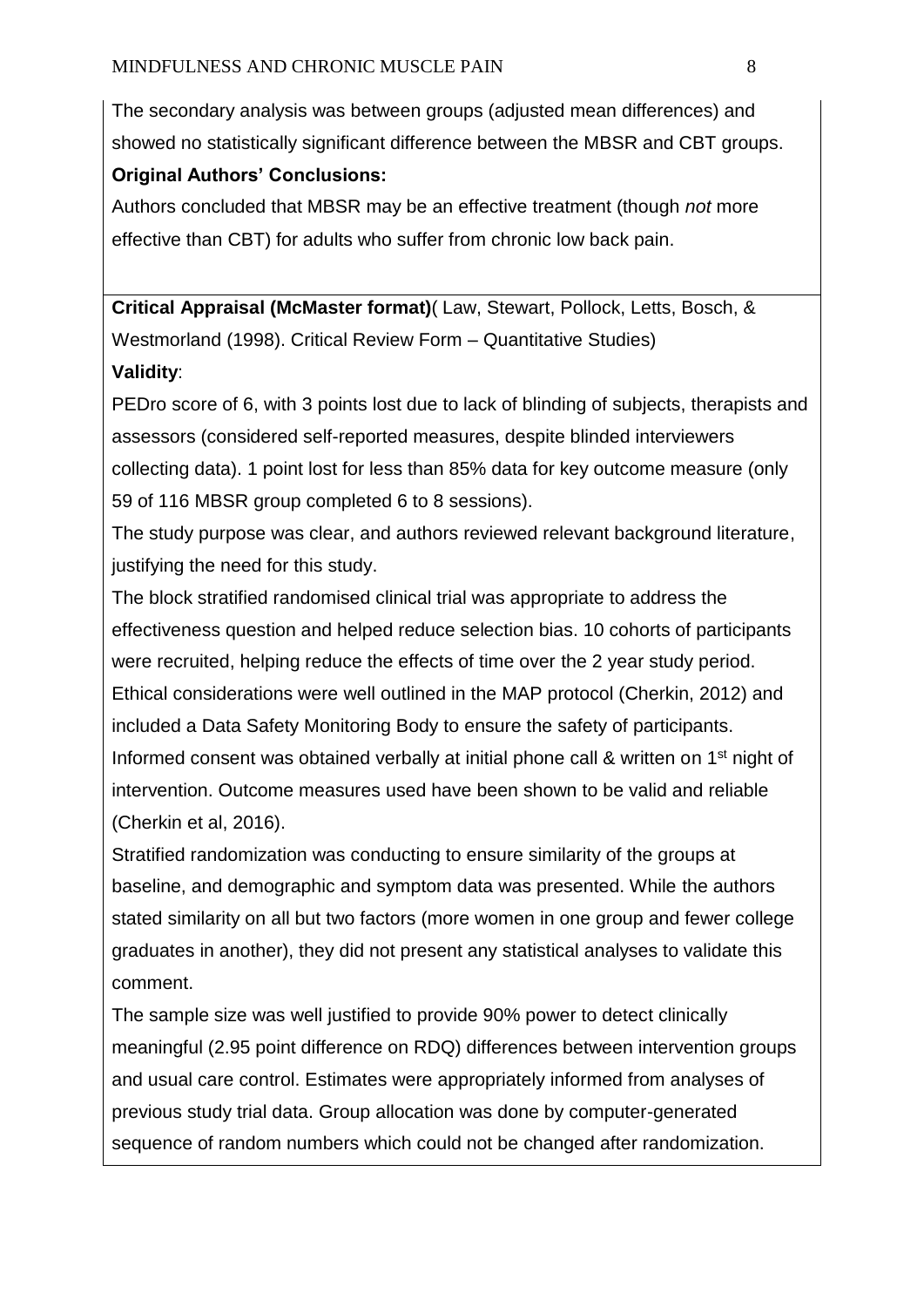Intervention protocol was based closely on MBSR standardized protocol, and was described thoroughly, making it reproducible by qualified individuals. Protocol was monitored closely to ensure it was being followed.

Data was analysed using intention to treat analysis, which helps minimise bias due to attrition. All analysis methods, including regression model to estimate relative risk, Omnibus test, Fisher's protected least significance approach, and generalized estimating equations were clearly outlined in the MAP protocol and were appropriate given the multiple variables and time points involved in the analyses (Cherkin, 2012). Contamination was *not* avoided; usual care groups were allowed to seek whatever treatments they wanted. They *could have* received counselling with CBT or found their own MBSR group to attend. This may increase the improvement of usual care group, showing a smaller effect size of interventions than reality (bias against effectiveness of intervention).

Co-intervention was *not* avoided; usual care was carried on for all participants which makes it less possible to attribute positive effects to the intervention (bias in favour of intervention effectiveness). Effect of possible maturation bias was decreased due to use of usual care group.

The high loss to follow up (20%) in intervention groups may have introduced attrition bias. That only 59 of 116 participants in the MBSR group completed 6 or more sessions is a limitation of this study. This is compared to 64 of 113 who completed 6 or more CBT sessions. Researchers attempted to obtain, and use, data from all participants regardless of their completion of the intervention classes. Although the total sample size (294 completed 26 weeks) exceeds the target sample size, the 88 per group needed to provide adequate power to detect meaningful differences was *not* satisfied. Intention to treat analysis was performed to address the risk of error. The authors provide a well outlined method for accounting for missing data and attempt to minimize non-response bias by use of "an imputation method for nonignorable non-response" (Cherkin, 2012, p.28).

As there was no attention control, other possible biases include Hawthorne effect, due to attention from being in the study, and Rosenthal effect; participants may perform better because they're expected to (bias in favour of the intervention groups).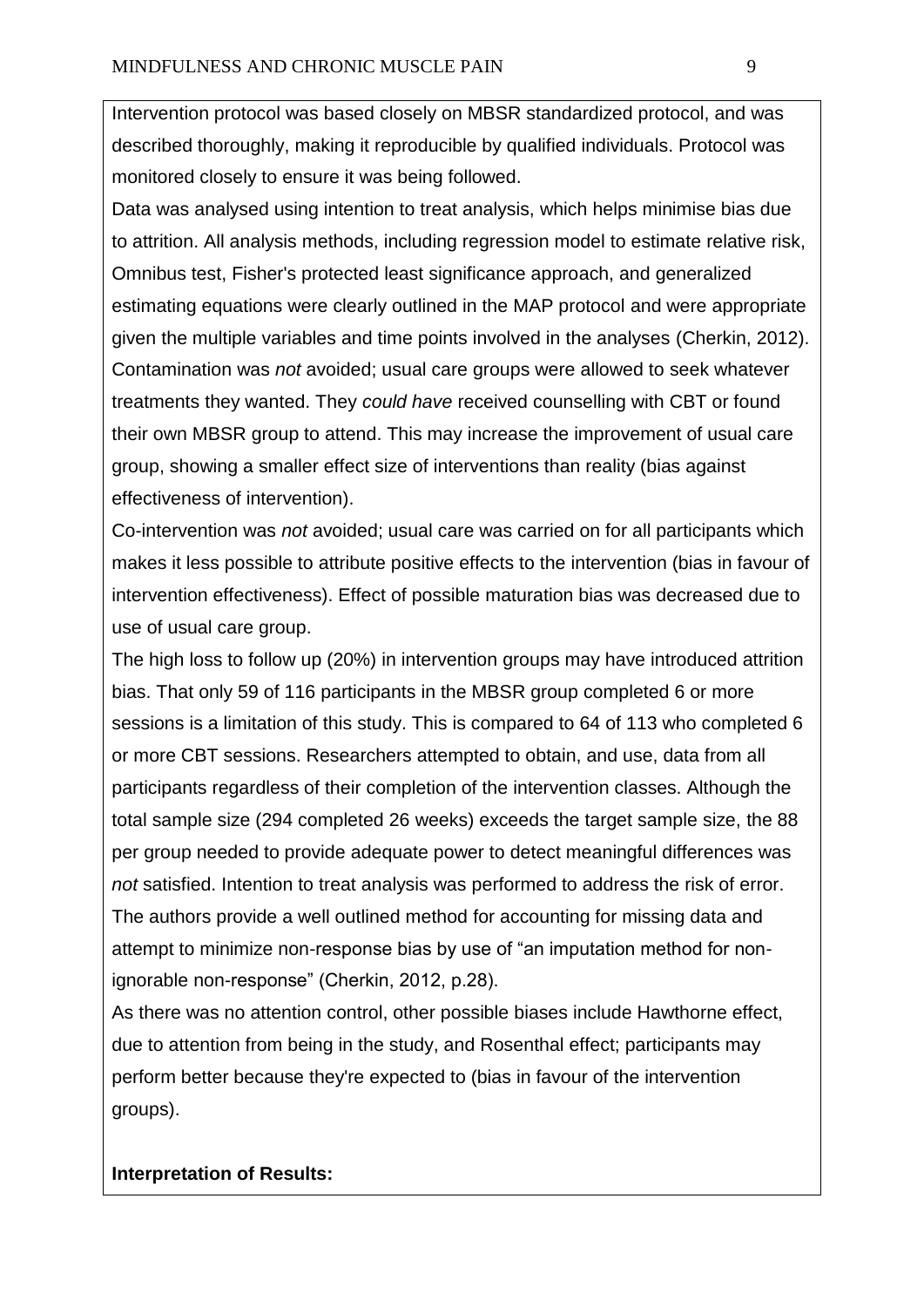With the medium effect size found in this study, the minimal clinically important difference was still a positive effect (1.37 [95% Cl, 1.06-1.77]). This indicates MBSR may be a beneficial intervention for clients open to a mind-body approach in improving their functional limitations due to lower back pain. More research is needed to confirm generalizability to other nonspecific musculoskeletal pain, though Cherkin et al (2016) suggests that mindfulness based interventions "may provide patients with long-lasting skills effective for managing pain" (p.1248). Cherkin et al (2016) summarize that findings in their study are consistent with a 2011 systematic review, and only partially consistent with the other large RCT of MBSR chronic LBP (which showed function benefits post treatment, but didn't hold true at 6 month follow up). The authors acknowledge possible limitation in generalizing to other populations is unknown (this population was generally highly educated, and in single health care system).

#### **Summary/Conclusion:**

Despite some question as to the strength of their clinically meaningful calculations (due to high attrition in intervention groups), this study provides evidence of the effectiveness of mindfulness based interventions in reducing functional limitations in adults with chronic non-specific musculoskeletal pain.

## **IMPLICATIONS FOR PRACTICE, EDUCATION and FUTURE RESEARCH**

Based on the above critical appraisal, MBSR or CBT may be useful interventions to suggest to adult clients with non-specific musculoskeletal pain. The MBSR program is available in person through several trained instructors in the Vancouver area, with cost ranging from \$360 (Mindful Living, n.d.) to \$450 (Al Mashat, n.d.) for 8 to 9 week group sessions. It is also available for free in an 8 week online format (Palouse Mindfulness, n.d.). To provide MBSR, one needs to be certified through The Center For Mindfulness, part of the University of Massachusetts Medical School. Though training is a significant time and financial commitment (Center For Mindfulness, n.d.), a referral to a certified MBSR teacher may be of high value to clients' healing process. It may provide a less stigmatized and more affordable option compared to CBT. As CBT is offered in British Columbia by Clinical Counsellors and Psychologist, the rate for a 50 minute session may be \$140-230 (Carr, n.d.; Jericho Counselling, n.d.). A brief internet search for CBT groups for chronic pain in Vancouver BC yielded zero results.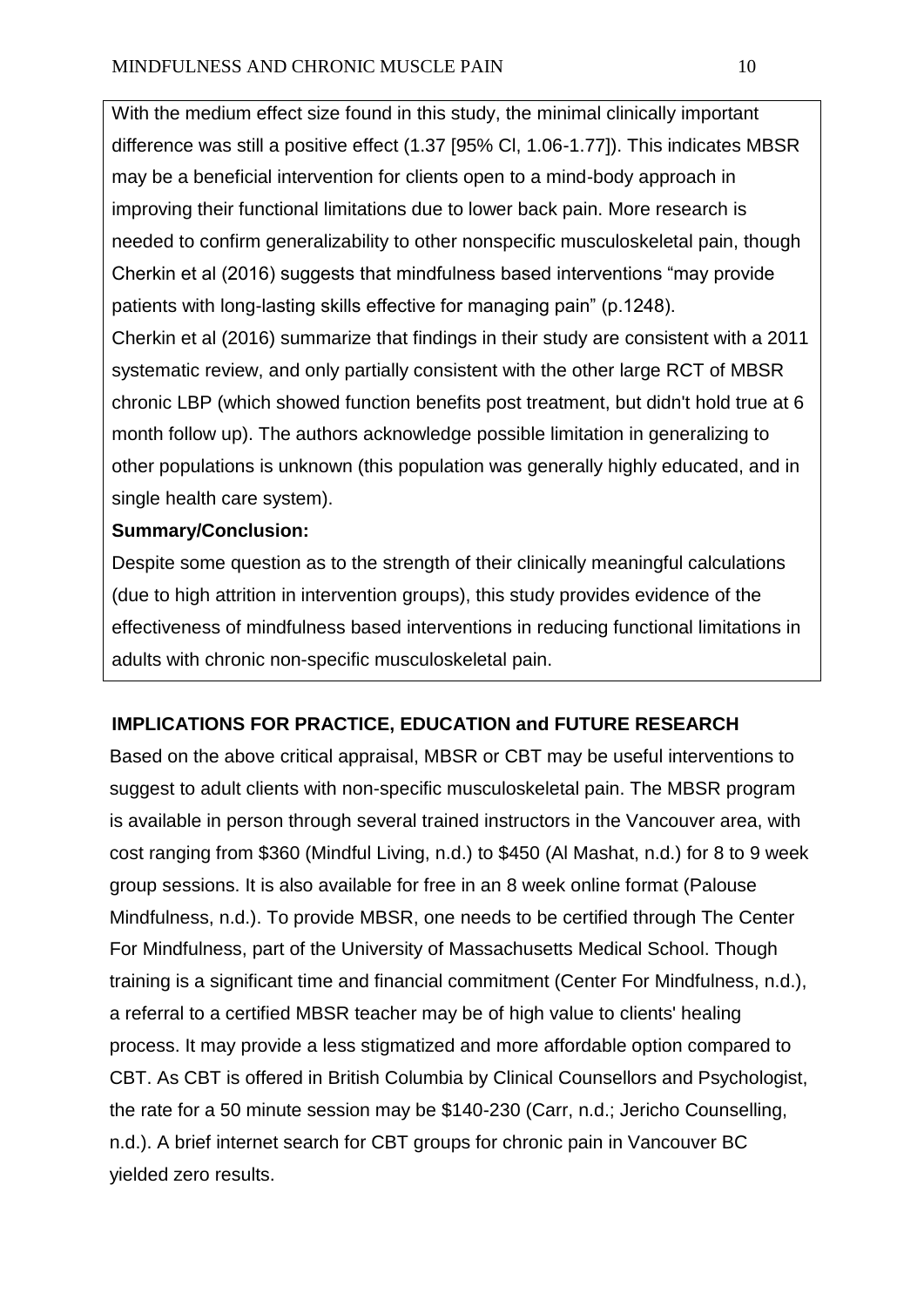Future research would be useful to determine reasons for high drop-out rate, as well as effectiveness of MBSR after the 1 year mark (Cherkin et al, 2016) and generalizability to other non-specific musculoskeletal pain.

#### **REFERENCES**

- Al Mashat, K. (n.d.). retrieved from http://www.drkasimalmashat.com/tuesdayevenings-janfeb-2018.html March 8, 2018
- Carr, G. (n.d.). retrieved from http://drgeoffreycarr.com/about/fees/ March 8, 2018 Center For Mindfulness (n.d.). retrieved from https://www.umassmed.edu/cfm/training/MBSR-Teacher-Education/sr-405-

teacher-certification/ March 8, 2018

- Cherkin, D. C. (2012). Mind-body approaches to pain: Comparison of CAM and conventional mind-body therapies for chronic back pain [Suppl. 1]. *Journal of the American Medical Association, 315*(12), 1-37. doi:10.1001/jama.2016.2323
- Cherkin, D.C., Sherman, K. J., Balderson, B. H., Turner, J. A., Cook, A. J., Stoelb, B., Herman, P. M., Deyo, R. A., & Hawkes, R. J. (2014). Comparison of complementary and alternative medicine with conventional mind-body therapies for chronic pain: Protocol for the mind-body approaches to pain (MAP) randomized controlled trial. *Trials, 15(*211). doi: 10.1186/1745-6215-15-211.
- Cherkin, D. C., Sherman, K. J., Balderson, B. H., Cook, A. J., Anderson, M. L., Hawkes, R. J., Hansen, K. E., & Turner, J. A. (2016). Effect of Mindfulness-Based Stress Reduction vs cognitive behavioral therapy or usual care on back pain and functional limitations in adults with chronic low back pain: A randomized clinical trial. *Journal of the American Medical Association, 315*(12), 1240-1249. doi:10.1001/jama.2016.2323
- Cherkin, D. C., Anderson, M. L., Sherman, K. J., Balderson, B. H., Cook, Andrea J.; Hansen, Kelly E.; Turner, Judith A. (2017). Two-year follow-up of a randomized clinical trial of mindfulness-based stress reduction vs cognitive behavioral therapy or usual care for chronic low back pain. *Journal of the American Medical Association, 317*(6), 642-644.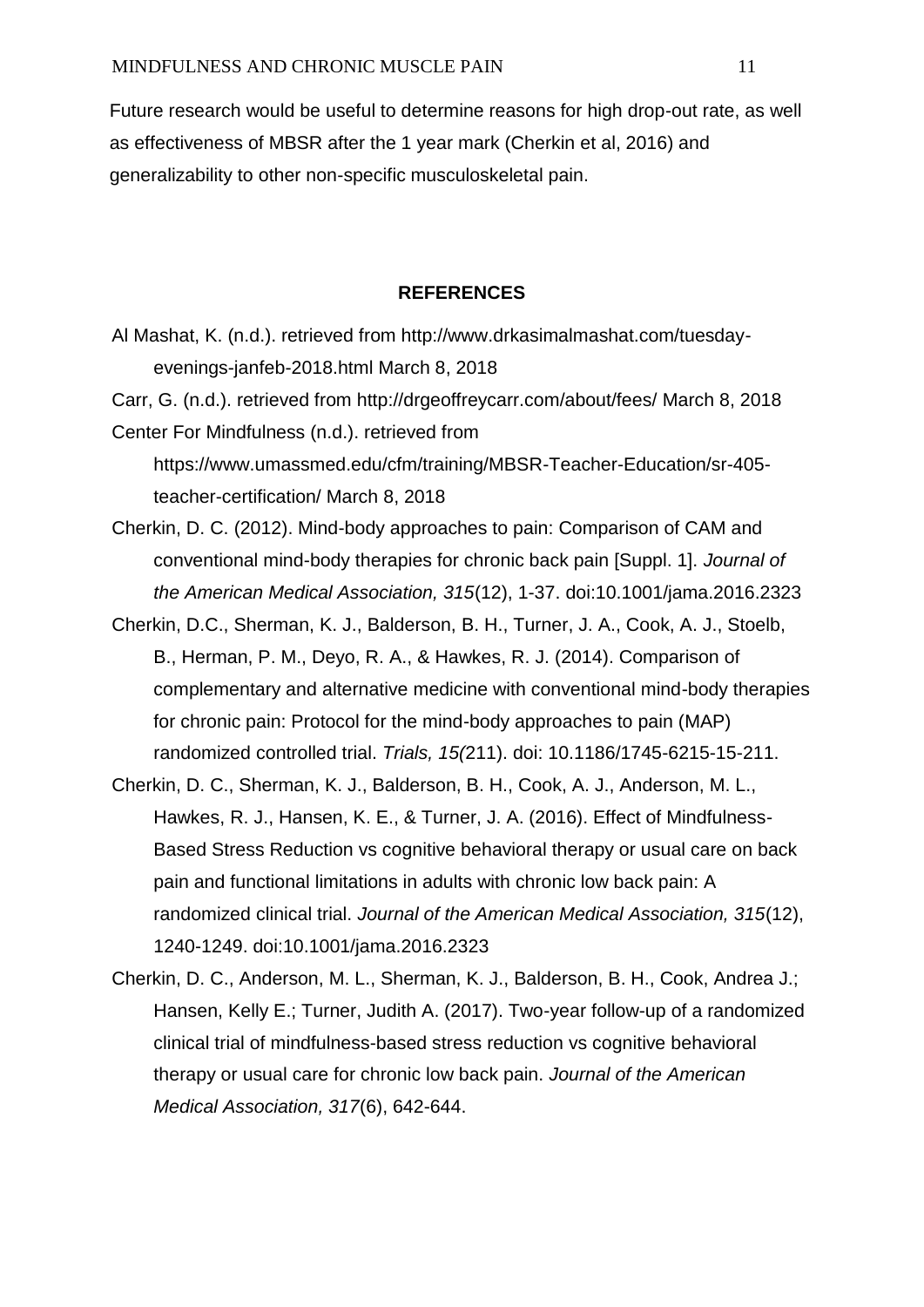- Cimmino, M. A., Ferrone, C., & Cutolo, M. (2011). Epidemiology of chronic musculoskeletal pain. *Best Practice & Research Clinical Rheumatology, 25*(2), 173-183.<https://doi.org/10.1016/j.berh.2010.01.012>
- CINAHL Complete. (n.d.). [subject heading scope note for mindfulness]. Retrieved from http://web.b.ebscohost.com.ezproxy.library.ubc.ca/ehost/mesh? vid=2&sid=7f78cace-50e0-4b73-bcdf-713ecb319095@sessionmgr101
- Davidson, R. J., & Kaszniak, A. W. (2015). Conceptual and methodological issues in research on mindfulness and meditation. *American Psychologist, 70*(7), 581- 592. abstract retrieved from http://psycnet.apa.org/buy/2015-45553-001
- Esmer, G., Blum, J., Rulf, J., & Pier, J. (2010). Mindfulness-based stress reduction for failed back surgery syndrome: A randomized controlled trial. *Journal of the American Osteopathic Association, 110*(11), 646-652.
- Howick, J., Chalmers, I., Glasziou, P., Greenhalgh, T., Heneghan, C., Liberati, A., Moschetti, I., Phillips, B., & Thornton, H. (2011). The 2011 Oxford CEBM Levels of Evidence (Introductory Document). Oxford Centre for Evidence-Based Medicine. Retrieved from <http://www.cebm.net/index.aspx?o=5653>
- Jericho Counselling. (n.d.). Retrieved from http://www.jerichocounselling.com/whowe-are/rates/registered-therapists-rates/ March 8, 2018
- Keng, S. L., Smoski, M. J., & Robins, C. J. (2011). Effects of mindfulness on psychological health: A review of empirical studies. *Clinical Psychology Review, 31*(6), 1041–1056. http://doi.org/10.1016/j.cpr.2011.04.006
- Law, M., Stewart, D., Pollock, N., Letts, L. Bosch, J., & Westmorland, M. (1998). Critical Review Form – Quantitative Studies. Evidence-Based Practice Research Group, McMaster University. Retrieved from https://srsmcmaster.ca/research/evidence-based-practice-research-group/#HSdBLCwK
- Metikaridis, Damianos T.; Hadjipavlou, Alexander; Artemiadis, Artemios; Chrousos, George P.; Darviri, C. (2017). Effect of a stress management program on subjects with neck pain: A pilot randomized controlled trial. *Journal of Back & Musculoskeletal Rehabilitation, 30*(1), 23-33.
- Mindful Living (n.d.). retrieved from http://mindful-living.ca/calendar/course-schedule/ March 8, 2018
- Morone, N. E., Rollman, B. L., Moore, C. G., Li, Q., & Weiner, D. K. (2009). A mindbody program for older adults with chronic low back pain: Results of a pilot study. *Pain Medicine, 10*(8), 1395-1407.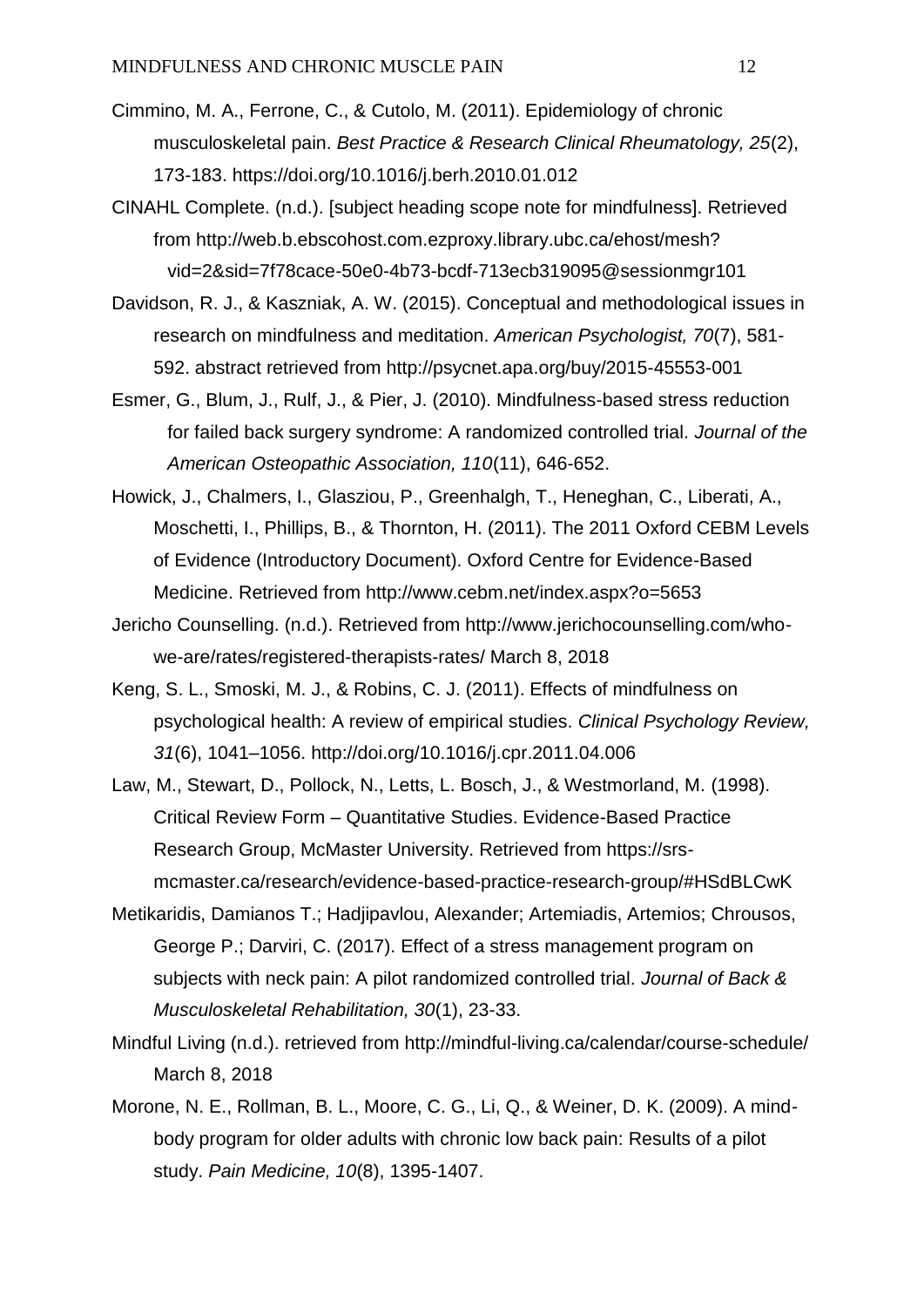- Morone, N. E., Greco, C. M., Moore, C. G., Rollman, B. L., Lane, B., Morrow, L. A., Glynn, N. W., & Weiner, D. K. (2016). A mind-body program for older adults with chronic low back pain: A randomized clinical trial. *Journal of American Medical Association, 176*(3), 329-337.
- Mourao, A. F., Blyth, F. M., & Branco, J. C. (2010). Generalised musculoskeletal pain syndromes. *Best Practice & Research Clinical Rheumatology, 24*(6), 829- 840.<https://doi.org/10.1016/j.berh.2010.10.005>
- NIH Medline Plus retrieved from https://medlineplus.gov/magazine/issues/spring11/articles/spring11pg5-6.html
- Palouse Mindfulness (n.d.). retrieved from https://palousemindfulness.com/ March 8, 2018
- Reiman, M. P., & Manske, R. C. (2011). The assessment of function: How is it measured? A clinical perspective. *Journal of Manual & Manipulative Therapy, 19*(2), 91-99
- Roelofs, J., Sluiter, J. K., Frings-Dresen, M. H. W., Goossens, M., Thibault, P., Boersma, K., & Vlaeyen, J. W. S. (2007). Fear of movement and (re)injury in chronic musculoskeletal pain: Evidence for an invariant two-factor model of the Tampa Scale for Kinesiophobia across pain diagnoses and Dutch, Swedish, and Canadian samples. *Pain, 131*(1-2), 181-190. DOI: 10.1016/j.pain.2007.01.008
- Rosenzweig, S., Greeson, J. M., Reibel, D. K., Green, J. S., Jasser, S. A., & Beasley, D. (2010). Mindfulness-based stress reduction for chronic pain conditions: Variation in treatment outcomes and role of home meditation practice. *Journal of Psychosomatic Research, 68*(1), 29-36.
- Schopflocher, D., Taenzer, P., & Jovey, R. (2011). The prevalence of chronic pain in Canada. Pain Research & Management. *The Journal of the Canadian Pain Society*, *16*(6), 445–450.
- Seferiadis, A., Ohlin, P., Billhult, A., & Gunnarsson, R. (2016). Basic body awareness therapy or exercise therapy for the treatment of chronic whiplash associated disorders: A randomized comparative clinical trial. *Disability & Rehabilitation, 38*(5), 442-451.
- Turner, J. A., Fulton-Kehoe, D., Franklin, G., Wickizer. T. M., & Wu, R. (2003). Comparison of the Roland-Morris Disability Questionnaire and generic health